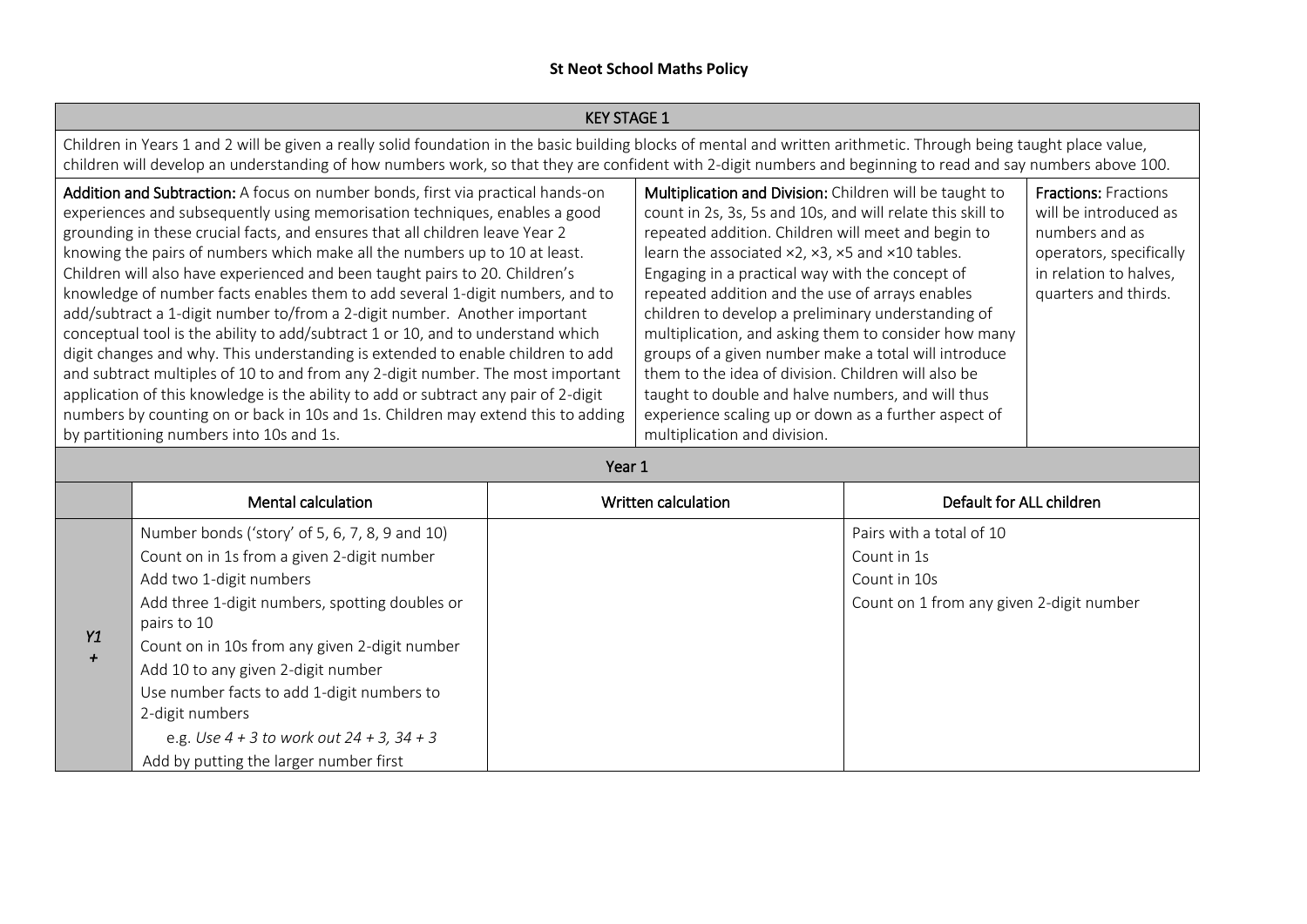|                       | Number bonds ('story' of 5, 6, 7, 8, 9 and 10)                                        |                     | Pairs with a total of 10                                          |
|-----------------------|---------------------------------------------------------------------------------------|---------------------|-------------------------------------------------------------------|
|                       | Count back in 1s from a given 2-digit number                                          |                     | Count back in 1s from 20 to 0                                     |
|                       | Subtract one 1-digit number from another                                              |                     | Count back in 10s from 100 to 0                                   |
| Y1                    | Count back in 10s from any given 2-digit number                                       |                     | Count back 1 from any given 2-digit number                        |
|                       | Subtract 10 from any given 2-digit number                                             |                     |                                                                   |
|                       | Use number facts to subtract 1-digit numbers                                          |                     |                                                                   |
|                       | from 2-digit numbers                                                                  |                     |                                                                   |
|                       | e.g. Use $7 - 2$ to work out $27 - 2$ , $37 - 2$                                      |                     |                                                                   |
| Y1                    | Begin to count in 2s, 5s and 10s<br>Begin to say what three 5s are by counting in 5s, |                     | Begin to count in 2s and 10s<br>Double numbers to 5 using fingers |
| $\boldsymbol{\times}$ | or what four 2s are by counting in 2s, etc.                                           |                     |                                                                   |
|                       | Double numbers to 10                                                                  |                     |                                                                   |
|                       | Begin to count in 2s, 5s and 10s                                                      |                     | Begin to count in 2s and 10s                                      |
|                       | Find half of even numbers to 12 and know it is                                        |                     | Find half of even numbers by sharing                              |
|                       | hard to halve odd numbers                                                             |                     |                                                                   |
| Y1<br>$\div$          | Find half of even numbers by sharing                                                  |                     |                                                                   |
|                       | Begin to use visual and concrete arrays or                                            |                     |                                                                   |
|                       | 'sets of' to find how many sets of a small number                                     |                     |                                                                   |
|                       | make a larger number                                                                  |                     |                                                                   |
|                       |                                                                                       | Year <sub>2</sub>   |                                                                   |
|                       | <b>Mental calculation</b>                                                             | Written calculation | Default for ALL children                                          |
|                       | Number bonds - know all the pairs of numbers                                          |                     | Know pairs of numbers which make each total up                    |
|                       | which make all the numbers to 12, and pairs with                                      |                     | to 10                                                             |
|                       | a total of 20                                                                         |                     | Add two 1-digit numbers                                           |
| <b>Y2</b>             | Count on in 1s and 10s from any given 2-digit<br>number                               |                     | Add a 1-digit number to a 2-digit number by<br>counting on in 1s  |
| $\boldsymbol{+}$      | Add two or three 1-digit numbers                                                      |                     | Add 10 and small multiples of 10 to a 2-digit                     |
|                       | Add a 1-digit number to any 2-digit number                                            |                     | number by counting on in 10s                                      |
|                       | using number facts, including bridging multiples                                      |                     |                                                                   |
|                       | of 10                                                                                 |                     |                                                                   |
|                       | e.g. $45 + 4$                                                                         |                     |                                                                   |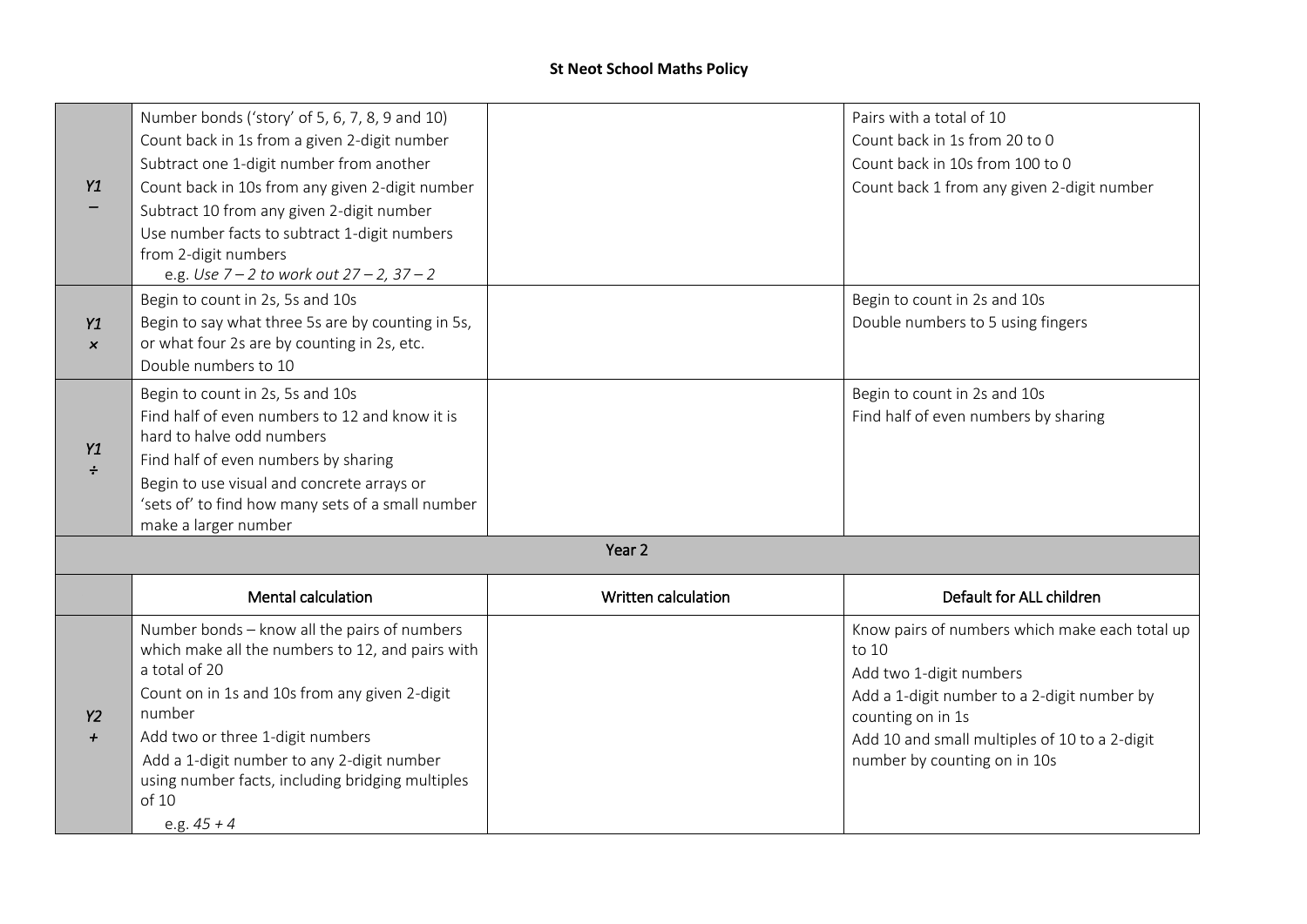|                                        | e.g. $38 + 7$<br>Add 10 and small multiples of 10 to any given                                                                                                                                                                                                                                                                                                                                                                                                          |                                                                                                                                                                                                                                |
|----------------------------------------|-------------------------------------------------------------------------------------------------------------------------------------------------------------------------------------------------------------------------------------------------------------------------------------------------------------------------------------------------------------------------------------------------------------------------------------------------------------------------|--------------------------------------------------------------------------------------------------------------------------------------------------------------------------------------------------------------------------------|
|                                        | 2-digit number                                                                                                                                                                                                                                                                                                                                                                                                                                                          |                                                                                                                                                                                                                                |
|                                        | Add any pair of 2-digit numbers                                                                                                                                                                                                                                                                                                                                                                                                                                         |                                                                                                                                                                                                                                |
| <b>Y2</b>                              | Number bonds - know all the pairs of numbers<br>which make all the numbers to 12<br>Count back in 1s and 10s from any given 2-digit<br>number<br>Subtract a 1-digit number from any 2-digit<br>number using number facts, including bridging<br>multiples of 10<br>e.g. $56 - 3$<br>e.g. $53 - 5$<br>Subtract 10 and small multiples of 10 from any<br>given 2-digit number<br>Subtract any pair of 2-digit numbers by counting<br>back in 10s and 1s or by counting up | Know pairs of numbers which make each total up<br>to 10<br>Subtract a 1-digit number from a 2-digit number<br>by counting back in 1s<br>Subtract 10 and small multiples of 10 from a<br>2-digit number by counting back in 10s |
| <b>Y2</b><br>$\boldsymbol{\mathsf{x}}$ | Count in 2s, 5s and 10s<br>Begin to count in 3s<br>Begin to understand that multiplication is<br>repeated addition and to use arrays<br>e.g. $3 \times 4$ is three rows of 4 dots<br>Begin to learn the x2, x3, x5 and x10 tables,<br>seeing these as 'lots of'<br>e.g. 5 lots of 2, 6 lots of 2, 7 lots of 2<br>Double numbers up to 20<br>Begin to double multiples of 5 to 100<br>Begin to double 2-digit numbers less than 50<br>with 1s digits of 1, 2, 3, 4 or 5  | Count in 2s, 5s and 10s<br>Begin to use and understand simple arrays<br>e.g. $2 \times 4$ is two lots of four<br>Double numbers up to 10<br>Double multiples of 10 to 50                                                       |
| Y2<br>÷                                | Count in 2s, 5s and 10s<br>Begin to count in 3s<br>Using fingers, say where a given number is in the<br>2s, 5s or 10s count                                                                                                                                                                                                                                                                                                                                             | Count in 2s, 5s and 10s<br>Say how many rows in a given array<br>e.g. How many rows of 5 are in an array of<br>$3 \times 5?$                                                                                                   |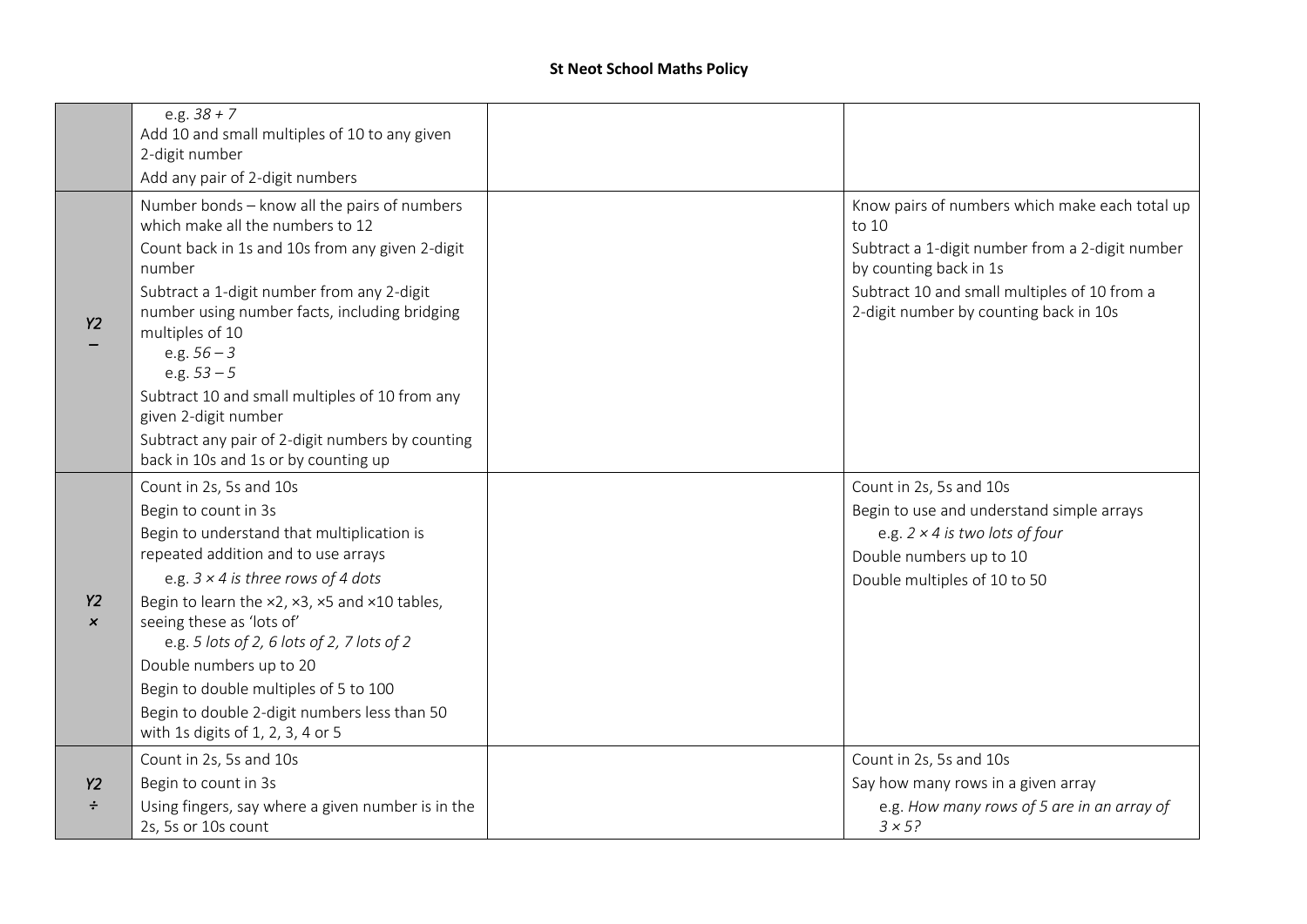| e.g. 8 is the fourth number when I count in 2s                                                | Halve numbers to 12           |
|-----------------------------------------------------------------------------------------------|-------------------------------|
| Relate division to grouping                                                                   | Find $\frac{1}{2}$ of amounts |
| e.g. How many groups of 5 in 15?                                                              |                               |
| Halve numbers to 20                                                                           |                               |
| Begin to halve numbers to 40 and multiples of 10                                              |                               |
| to 100                                                                                        |                               |
| Find $\frac{1}{2}$ , $\frac{1}{3}$ , $\frac{1}{4}$ and $\frac{3}{4}$ of a quantity of objects |                               |
| and of amounts (whole number answers)                                                         |                               |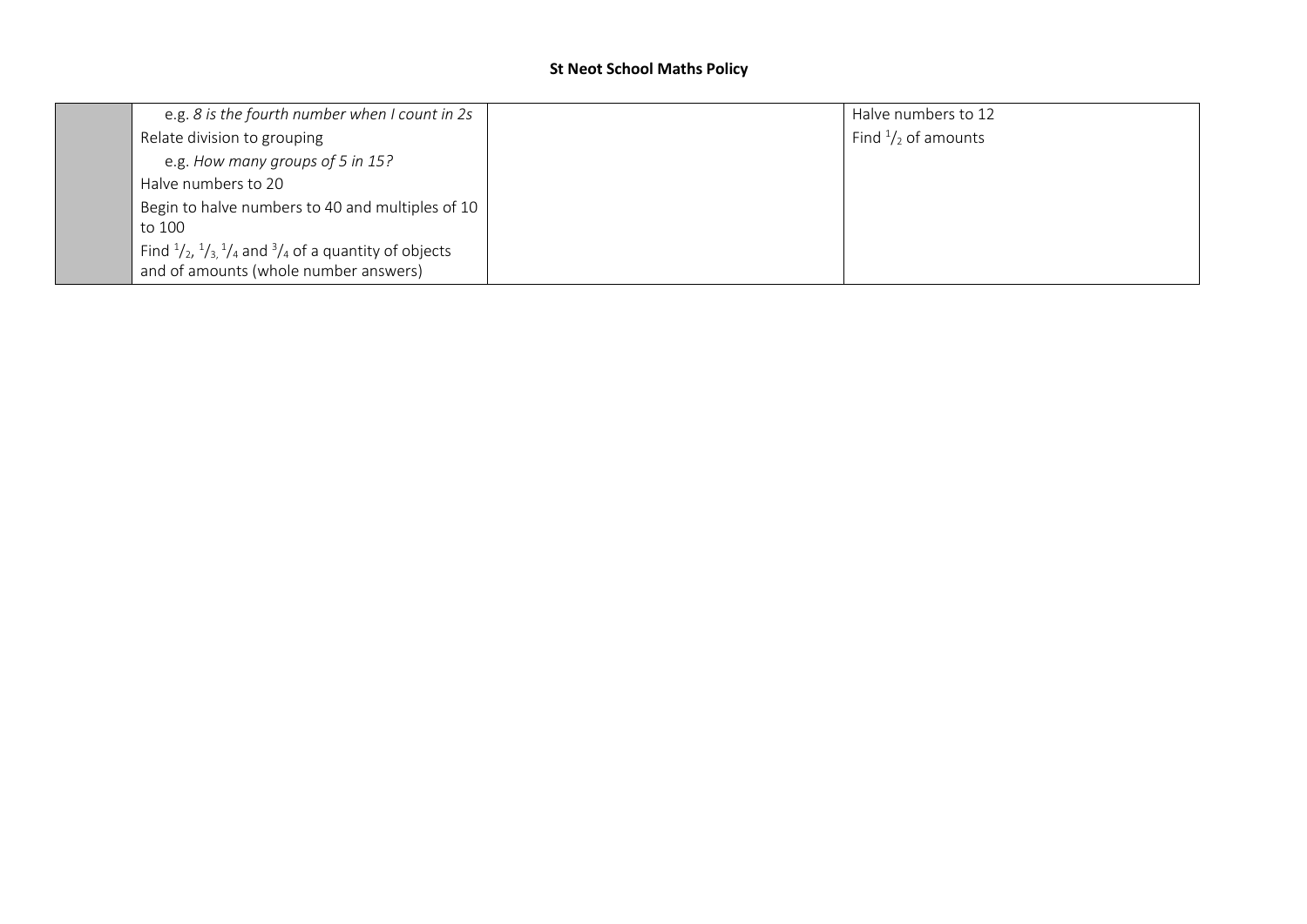|                                                                                                                                                                                                                                                                                                                                                                                                                                                                                                                                                                                                                                                                                  |                                                                                                                                                                                                                                                                                                                                                                                                                                                                                                                                                                                                       | <b>LOWER KEY STAGE 2</b>                                                                                                                                                                                                                                                                                                                                                                                                                                                         |                                                                                                                                                                                                                                                                                                                                                                                                  |
|----------------------------------------------------------------------------------------------------------------------------------------------------------------------------------------------------------------------------------------------------------------------------------------------------------------------------------------------------------------------------------------------------------------------------------------------------------------------------------------------------------------------------------------------------------------------------------------------------------------------------------------------------------------------------------|-------------------------------------------------------------------------------------------------------------------------------------------------------------------------------------------------------------------------------------------------------------------------------------------------------------------------------------------------------------------------------------------------------------------------------------------------------------------------------------------------------------------------------------------------------------------------------------------------------|----------------------------------------------------------------------------------------------------------------------------------------------------------------------------------------------------------------------------------------------------------------------------------------------------------------------------------------------------------------------------------------------------------------------------------------------------------------------------------|--------------------------------------------------------------------------------------------------------------------------------------------------------------------------------------------------------------------------------------------------------------------------------------------------------------------------------------------------------------------------------------------------|
|                                                                                                                                                                                                                                                                                                                                                                                                                                                                                                                                                                                                                                                                                  | In Lower Key Stage 2, children build on the concrete and conceptual understandings they have gained in Key Stage 1 to develop a real mathematical understanding<br>of the four operations, in particular developing arithmetical competence in relation to larger numbers.                                                                                                                                                                                                                                                                                                                            |                                                                                                                                                                                                                                                                                                                                                                                                                                                                                  |                                                                                                                                                                                                                                                                                                                                                                                                  |
| Addition and subtraction: Children are taught to use place value and<br>number facts to add and subtract numbers mentally and they will<br>develop a range of strategies to enable them to discard the<br>'counting in 1s' or fingers-based methods of Key Stage 1. In<br>particular, children will learn to add and subtract multiples and near<br>multiples of 10, 100 and 1000, and will become fluent in<br>complementary addition as an accurate means of achieving fast and<br>accurate answers to 3-digit subtractions. Standard written methods<br>for adding larger numbers are taught, learned and consolidated,<br>and written column subtraction is also introduced. |                                                                                                                                                                                                                                                                                                                                                                                                                                                                                                                                                                                                       | Multiplication and division: This key stage is<br>also the period during which all the<br>multiplication and division facts are<br>thoroughly memorised, including all facts<br>up to $12 \times 12$ . Efficient written methods for<br>multiplying or dividing a 2-digit or 3-digit<br>number by a 1-digit number are taught, as<br>are mental strategies for multiplication or<br>division with large but 'friendly' numbers,<br>e.g. when dividing by 5 or multiplying by 20. | Fractions and decimals: Children will develop<br>their understanding of fractions, learning to<br>reduce a fraction to its simplest form, as well<br>as finding non-unit fractions of amounts and<br>quantities. The concept of a decimal number is<br>introduced and children consolidate a firm<br>understanding of 1-place decimals, multiplying<br>and dividing whole numbers by 10 and 100. |
|                                                                                                                                                                                                                                                                                                                                                                                                                                                                                                                                                                                                                                                                                  |                                                                                                                                                                                                                                                                                                                                                                                                                                                                                                                                                                                                       | Year <sub>3</sub>                                                                                                                                                                                                                                                                                                                                                                                                                                                                |                                                                                                                                                                                                                                                                                                                                                                                                  |
|                                                                                                                                                                                                                                                                                                                                                                                                                                                                                                                                                                                                                                                                                  | <b>Mental calculation</b>                                                                                                                                                                                                                                                                                                                                                                                                                                                                                                                                                                             | Written calculation                                                                                                                                                                                                                                                                                                                                                                                                                                                              | Default for ALL children                                                                                                                                                                                                                                                                                                                                                                         |
| Y3                                                                                                                                                                                                                                                                                                                                                                                                                                                                                                                                                                                                                                                                               | Know pairs with each total to 20<br>e.g. $2 + 6 = 8$ , $12 + 6 = 18$ , $7 + 8 = 15$<br>Know pairs of multiples of 10 with a total of 100<br>Add any two 2-digit numbers by counting on in<br>10s and 1s or by using partitioning<br>Add multiples and near multiples of 10 and 100<br>Perform place-value additions without a struggle<br>e.g. $300 + 8 + 50 = 358$<br>Use place value and number facts to add a<br>1-digit or 2-digit number to a 3-digit number<br>e.g. $104 + 56$ is 160 since $104 + 50 = 154$ and<br>$6 + 4 = 10$<br>$676 + 8$ is 684 since $8 = 4 + 4$ and<br>$76 + 4 + 4 = 84$ | Use expanded column addition to add two or<br>three 3-digit numbers or three 2-digit numbers<br>Begin to use compact column addition to add<br>numbers with 3 digits<br>Begin to add like fractions<br>e.g. $\frac{3}{8} + \frac{1}{8} + \frac{1}{8}$<br>Recognise fractions that add to 1<br>e.g. $\frac{1}{4} + \frac{3}{4}$<br>e.g. $\frac{3}{5} + \frac{2}{5}$                                                                                                               | Know pairs of numbers which make each total up<br>to 10, and which total 20<br>Add two 2-digit numbers by counting on in 10s<br>and 1s<br>e.g. $56 + 35$ is $56 + 30$ and then add the 5<br>Understand simple place-value additions<br>e.g. $200 + 40 + 5 = 245$<br>Use place value to add multiples of 10 or 100                                                                                |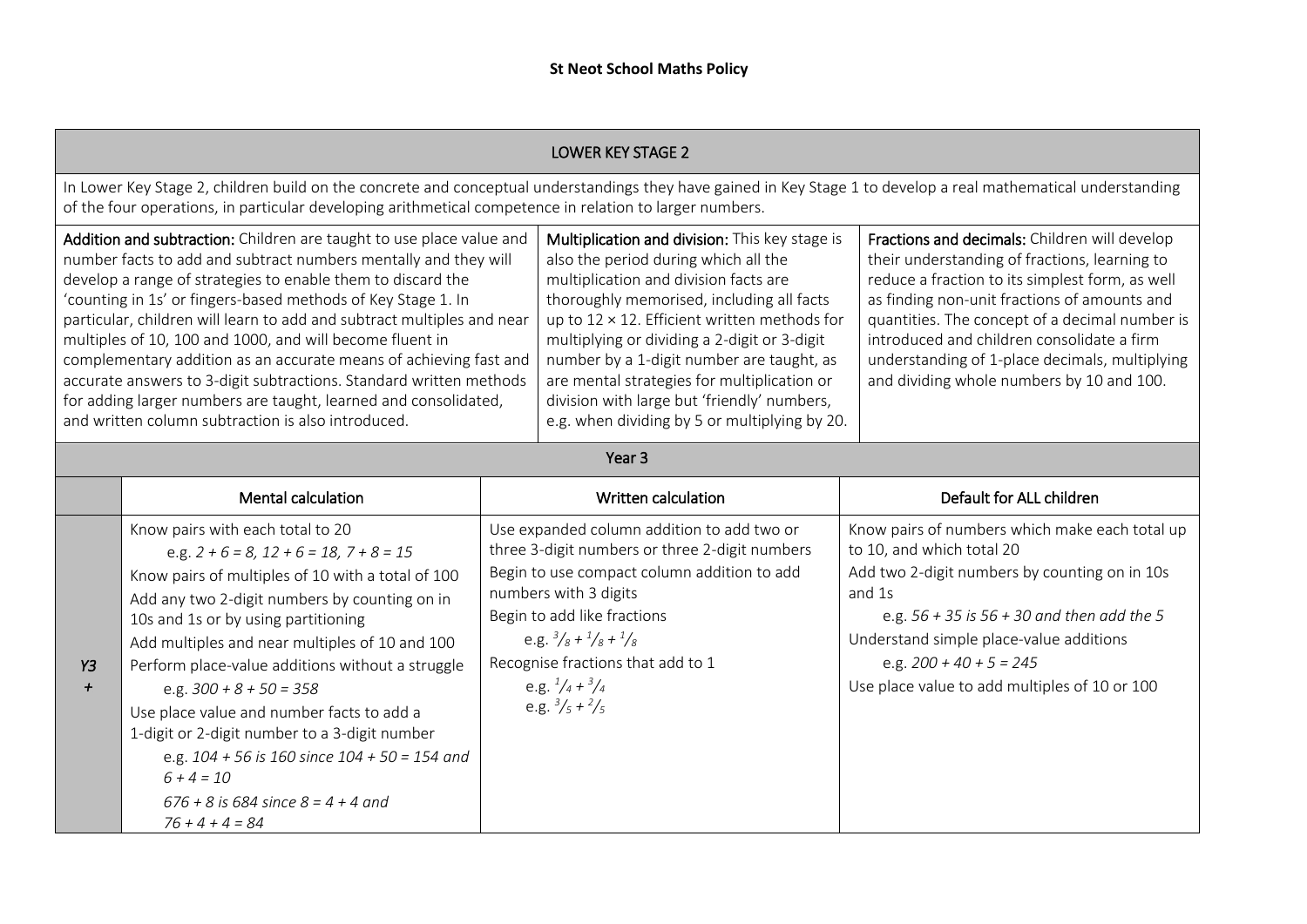|                                 | Add pairs of 'friendly' 3-digit numbers                                                                                                                                                                                                                                                                                                                                                                                                                                                                                                                                                                                             |                                                                                                                                                                                         |                                                                                                                                                                                                                                                 |
|---------------------------------|-------------------------------------------------------------------------------------------------------------------------------------------------------------------------------------------------------------------------------------------------------------------------------------------------------------------------------------------------------------------------------------------------------------------------------------------------------------------------------------------------------------------------------------------------------------------------------------------------------------------------------------|-----------------------------------------------------------------------------------------------------------------------------------------------------------------------------------------|-------------------------------------------------------------------------------------------------------------------------------------------------------------------------------------------------------------------------------------------------|
|                                 | e.g. $320 + 450$                                                                                                                                                                                                                                                                                                                                                                                                                                                                                                                                                                                                                    |                                                                                                                                                                                         |                                                                                                                                                                                                                                                 |
|                                 | Begin to add amounts of money using<br>partitioning                                                                                                                                                                                                                                                                                                                                                                                                                                                                                                                                                                                 |                                                                                                                                                                                         |                                                                                                                                                                                                                                                 |
| Y3                              | Know pairs with each total to 20<br>e.g. $8 - 2 = 6$<br>e.g. $18 - 6 = 12$<br>e.g. $15 - 8 = 7$<br>Subtract any two 2-digit numbers<br>Perform place-value subtractions without a<br>struggle<br>e.g. $536 - 30 = 506$<br>Subtract 2-digit numbers from numbers > 100 by<br>counting up<br>e.g. $143 - 76$ is done by starting at 76. Then<br>add 4 (80), then add 20 (100), then add 43,<br>making the difference a total of 67<br>Subtract multiples and near multiples of 10 and<br>100<br>Subtract, when appropriate, by counting back or<br>taking away, using place value and number facts<br>Find change from £1, £5 and £10 | Use counting up as an informal written strategy<br>for subtracting pairs of 3-digit numbers<br>e.g. $423 - 357$<br>Begin to subtract like fractions<br>e.g. $\frac{7}{8} - \frac{3}{8}$ | Know pairs of numbers which make each total up<br>to 10, and which total 20<br>Count up to subtract 2-digit numbers<br>e.g. $72 - 47$<br>Subtract multiples of 5 from 100 by counting up<br>e.g. $100 - 35$<br>Subtract multiples of 10 and 100 |
| Y3<br>$\boldsymbol{\mathsf{x}}$ | Know by heart all the multiplication facts in the<br>x2, x3, x4, x5, x8 and x10 tables<br>Multiply whole numbers by 10 and 100<br>Recognise that multiplication is commutative<br>Use place value and number facts in mental<br>multiplication<br>e.g. $30 \times 5$ is $15 \times 10$<br>Partition teen numbers to multiply by a 1-digit<br>number<br>e.g. $3 \times 14$ as $3 \times 10$ and $3 \times 4$<br>Double numbers up to 50                                                                                                                                                                                              | Use partitioning (grid multiplication) to multiply<br>2-digit and 3-digit numbers by 'friendly' 1-digit<br>numbers                                                                      | Know by heart the x2, x3, x5 and x10 tables<br>Double given tables facts to get others<br>Double numbers up to 25 and multiples of 5 to 50                                                                                                      |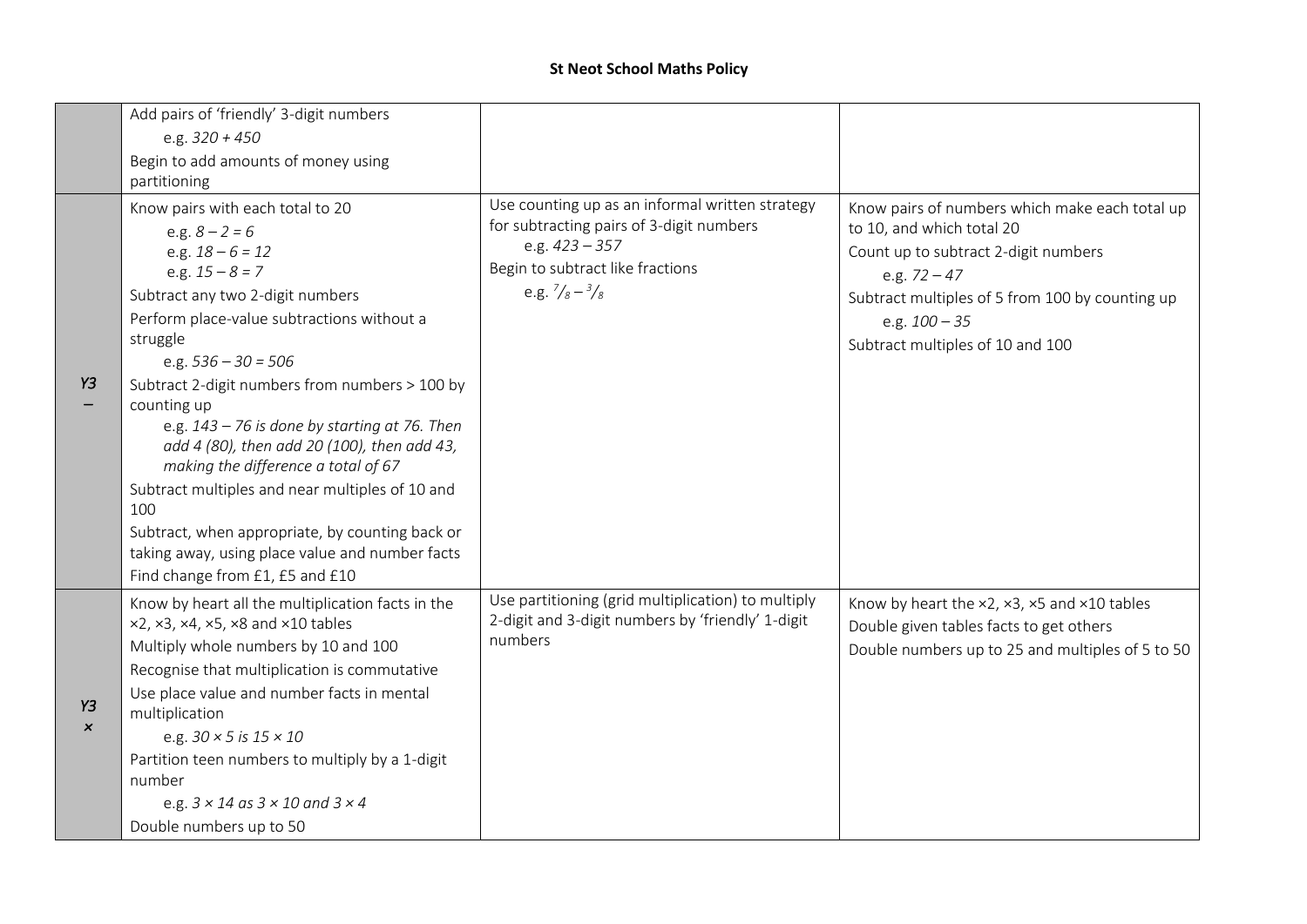| Y3<br>$\div$ | Know by heart all the division facts derived from<br>the $\times$ 2, $\times$ 3, $\times$ 4, $\times$ 5, $\times$ 8 and $\times$ 10 tables<br>Divide whole numbers by 10 or 100 to give whole<br>number answers<br>Recognise that division is not commutative<br>Use place value and number facts in mental<br>division<br>e.g. $84 \div 4$ is half of 42<br>Divide larger numbers mentally by subtracting<br>the 10th multiple as appropriate, including those<br>with remainders<br>e.g. $57 \div 3$ is $10 + 9$ as $10 \times 3 = 30$ and<br>$9 \times 3 = 27$<br>Halve even numbers to 100, halve odd numbers<br>to 20 | Perform divisions just above the 10th multiple<br>using horizontal or vertical jottings and<br>understanding how to give a remainder as a<br>whole number<br>Find unit fractions of quantities and begin to find<br>non-unit fractions of quantities | Know by heart the division facts derived from the<br>$x2, x3, x5$ and $x10$ tables<br>Halve even numbers up to 50 and multiples of 10<br>to 100<br>Perform divisions within the tables including<br>those with remainders<br>e.g. $38 \div 5$ |
|--------------|----------------------------------------------------------------------------------------------------------------------------------------------------------------------------------------------------------------------------------------------------------------------------------------------------------------------------------------------------------------------------------------------------------------------------------------------------------------------------------------------------------------------------------------------------------------------------------------------------------------------------|------------------------------------------------------------------------------------------------------------------------------------------------------------------------------------------------------------------------------------------------------|-----------------------------------------------------------------------------------------------------------------------------------------------------------------------------------------------------------------------------------------------|
|--------------|----------------------------------------------------------------------------------------------------------------------------------------------------------------------------------------------------------------------------------------------------------------------------------------------------------------------------------------------------------------------------------------------------------------------------------------------------------------------------------------------------------------------------------------------------------------------------------------------------------------------------|------------------------------------------------------------------------------------------------------------------------------------------------------------------------------------------------------------------------------------------------------|-----------------------------------------------------------------------------------------------------------------------------------------------------------------------------------------------------------------------------------------------|

#### Year 4

|    | Mental calculation                                                                                                                                                                                                                                                                                                                                                                                                                                                                                                                               | Written calculation                                                                                                                                                                                                                                                                                                                 | Default for ALL children                                                                                                                                                                                                                                                           |
|----|--------------------------------------------------------------------------------------------------------------------------------------------------------------------------------------------------------------------------------------------------------------------------------------------------------------------------------------------------------------------------------------------------------------------------------------------------------------------------------------------------------------------------------------------------|-------------------------------------------------------------------------------------------------------------------------------------------------------------------------------------------------------------------------------------------------------------------------------------------------------------------------------------|------------------------------------------------------------------------------------------------------------------------------------------------------------------------------------------------------------------------------------------------------------------------------------|
| Υ4 | Add any two 2-digit numbers by partitioning or<br>counting on<br>Know by heart/quickly derive number bonds<br>to 100 and to £1<br>Add to the next 100, £1 and whole number<br>e.g. $234 + 66 = 300$<br>e.g. $3.4 + 0.6 = 4$<br>Perform place-value additions without a struggle<br>e.g. $300 + 8 + 50 + 4000 = 4358$<br>Add multiples and near multiples of 10, 100 and<br>1000<br>Add £1, 10p, 1p to amounts of money<br>Use place value and number facts to add 1-, 2-, 3-<br>and 4-digit numbers where a mental calculation is<br>appropriate | Column addition for 3-digit and 4-digit numbers<br>e.g.<br>5347<br>2286<br>$+1495$<br>$\begin{array}{c} 2 \end{array}$<br>9 1 2 8<br>Add like fractions<br>e.g. $\frac{3}{5} + \frac{4}{5} = \frac{7}{5} = 1 \frac{2}{5}$<br>Be confident with fractions that add to 1 and<br>fraction complements to 1<br>e.g. $\frac{2}{3}$ + = 1 | Add any 2-digit numbers by partitioning or<br>counting on<br>Number bonds to 20<br>Know pairs of multiples of 10 with a total of 100<br>Add 'friendly' larger numbers using knowledge of<br>place value and number facts<br>Use expanded column addition to add 3-digit<br>numbers |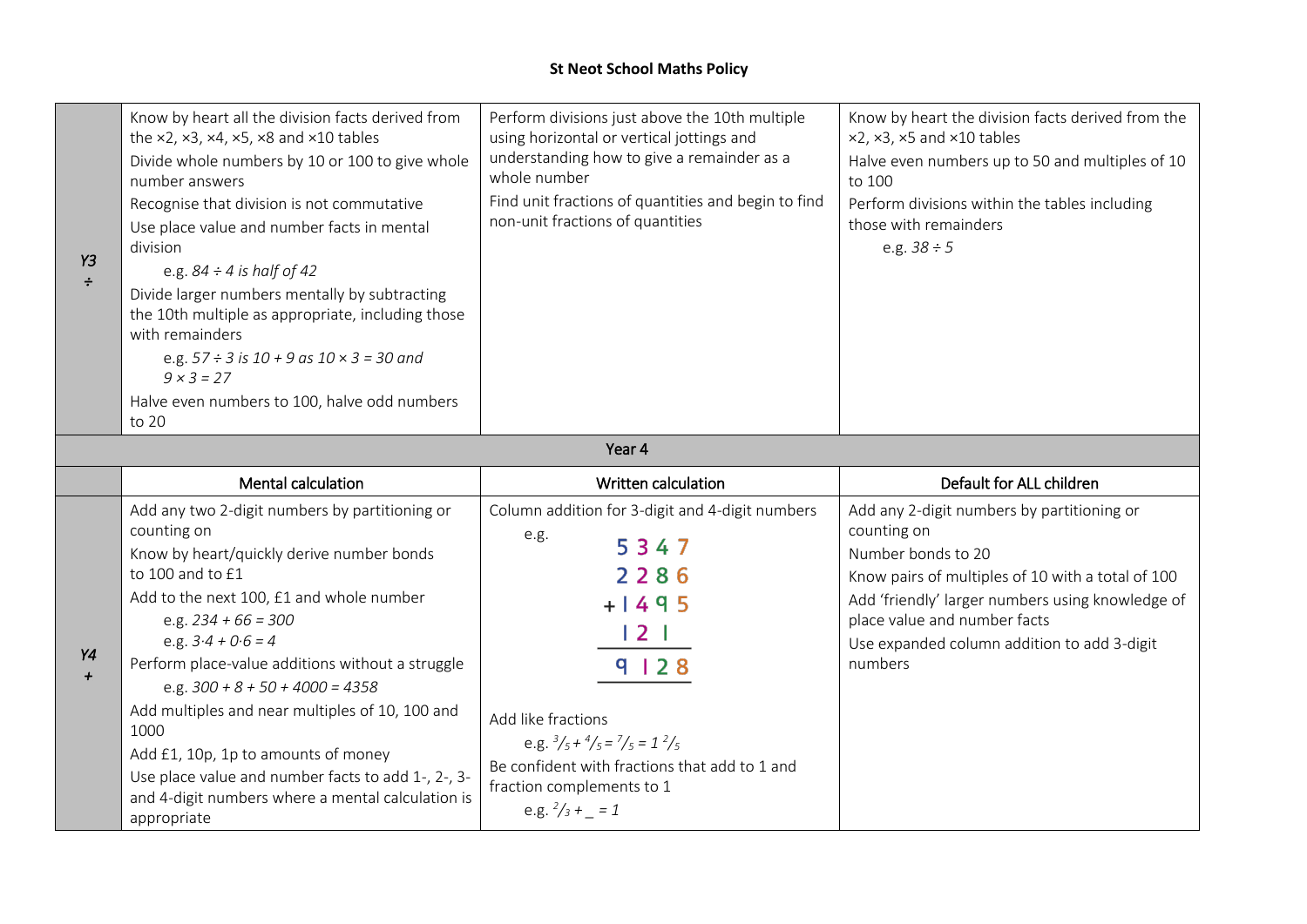|                                 | e.g. $4004 + 156$ by knowing that $6 + 4 = 10$<br>and that $4004 + 150 = 4154$ so the total is<br>4160                                                                                                                                                                                                                                                                                                                                                                                                                                                                                      |                                                                                                                                                                                                                                                                                                                                                                                                                               |                                                                                                                                                                                              |
|---------------------------------|---------------------------------------------------------------------------------------------------------------------------------------------------------------------------------------------------------------------------------------------------------------------------------------------------------------------------------------------------------------------------------------------------------------------------------------------------------------------------------------------------------------------------------------------------------------------------------------------|-------------------------------------------------------------------------------------------------------------------------------------------------------------------------------------------------------------------------------------------------------------------------------------------------------------------------------------------------------------------------------------------------------------------------------|----------------------------------------------------------------------------------------------------------------------------------------------------------------------------------------------|
| Y4                              | Subtract any two 2-digit numbers<br>Know by heart/quickly derive number bonds to<br>100<br>Perform place-value subtractions without a<br>struggle<br>e.g. $4736 - 706 = 4030$<br>Subtract multiples and near multiples of 10, 100,<br>1000, £1 and 10p<br>Subtract multiples of 0.1<br>Subtract by counting up<br>e.g. $503 - 368$ is done by adding<br>$368 + 2 + 30 + 100 + 3$ (so we added 135)<br>Subtract, when appropriate, by counting back or<br>taking away, using place value and number facts<br>Subtract £1, 10p, 1p from amounts of money<br>Find change from £10, £20 and £50 | Use expanded column subtraction for 3- and<br>4-digit numbers<br>Use complementary addition to subtract amounts<br>of money, and for subtractions where the larger<br>number is a near multiple of 1000 or 100<br>e.g. $2002 - 1865$<br>Subtract like fractions<br>e.g. $\frac{4}{5} - \frac{3}{5} = \frac{1}{5}$<br>Use fractions that add to 1 to find fraction<br>complements to 1<br>e.g. $1 - \frac{2}{3} = \frac{1}{3}$ | Use counting up with confidence to solve most<br>subtractions, including finding complements to<br>multiples of 100<br>e.g. $512 - 287$<br>e.g. $67 + - 100$                                 |
| Υ4<br>$\boldsymbol{\mathsf{x}}$ | Know by heart all the multiplication facts up to<br>$12 \times 12$<br>Recognise factors up to 12 of 2-digit numbers<br>Multiply whole numbers and 1-place decimals by<br>10, 100, 1000<br>Multiply multiples of 10, 100 and 1000 by 1-digit<br>numbers<br>e.g. $300 \times 6$<br>e.g. $4000 \times 8$<br>Use understanding of place value and number<br>facts in mental multiplication<br>e.g. $36 \times 5$ is half of $36 \times 10$<br>e.g. $50 \times 60 = 3000$                                                                                                                        | Use a vertical written method to multiply a 1-digit<br>number by a 3-digit number (ladder method)<br>Use an efficient written method to multiply a<br>2-digit number by a number between 10 and 20<br>by partitioning (grid method)                                                                                                                                                                                           | Know by heart multiplication tables up to<br>$10 \times 10$<br>Multiply whole numbers by 10 and 100<br>Use the grid method to multiply a 2-digit or a<br>3-digit number by a number $\leq 6$ |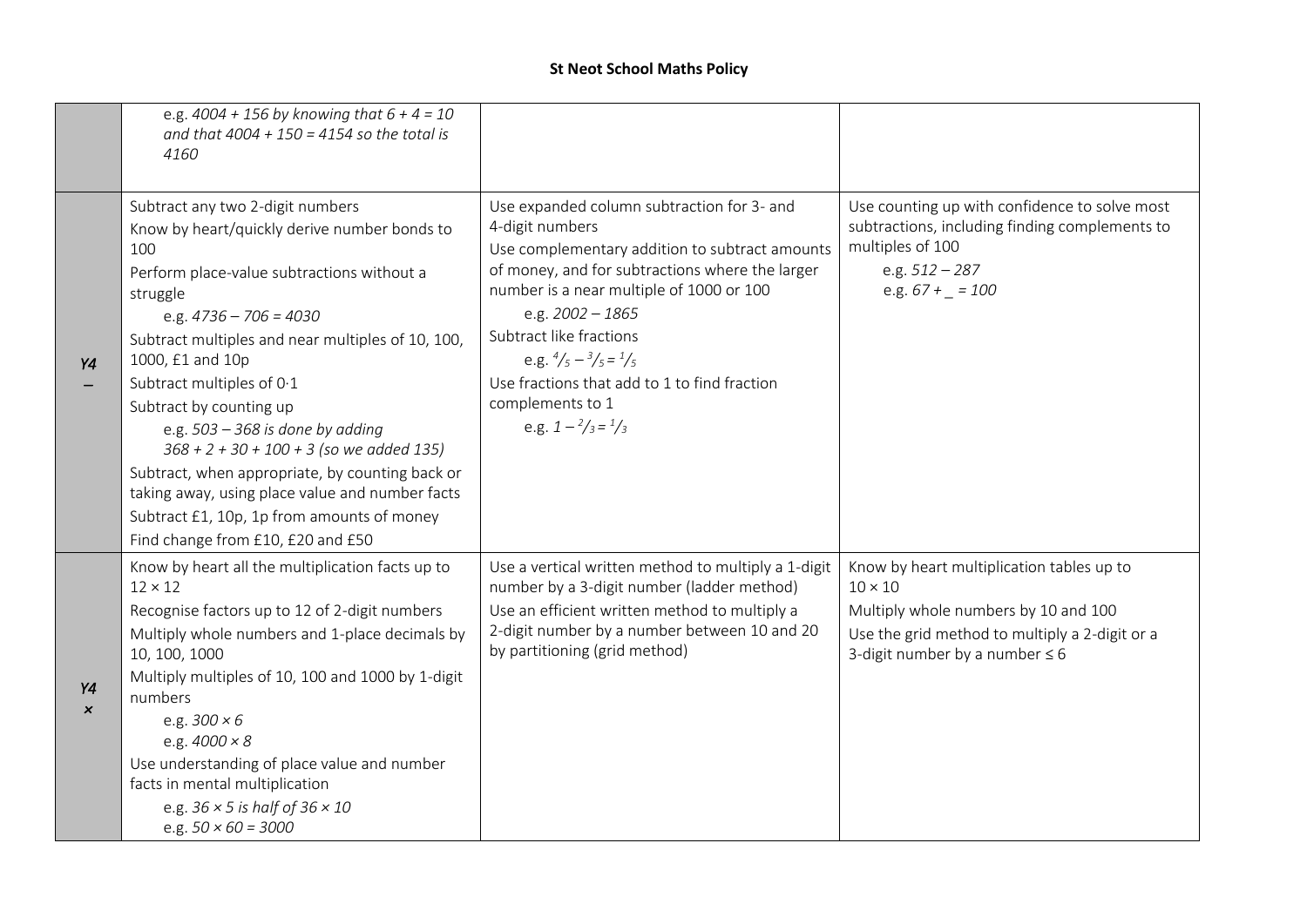|              | Partition 2-digit numbers to multiply by a 1-digit<br>number mentally<br>e.g. $4 \times 24$ as $4 \times 20$ and $4 \times 4$<br>Multiply near multiples by rounding<br>e.g. $33 \times 19$ as $(33 \times 20) - 33$<br>Find doubles to double 100 and beyond using<br>partitioning<br>Begin to double amounts of money<br>e.g. $£35.60$ doubled is $£71.20$                                                                                                                                                                                                                                                                                                                                            |                                                                                                                                                                                                                                       |                                                                                                                                                                                                                                                                                                                                                     |
|--------------|---------------------------------------------------------------------------------------------------------------------------------------------------------------------------------------------------------------------------------------------------------------------------------------------------------------------------------------------------------------------------------------------------------------------------------------------------------------------------------------------------------------------------------------------------------------------------------------------------------------------------------------------------------------------------------------------------------|---------------------------------------------------------------------------------------------------------------------------------------------------------------------------------------------------------------------------------------|-----------------------------------------------------------------------------------------------------------------------------------------------------------------------------------------------------------------------------------------------------------------------------------------------------------------------------------------------------|
| Y4<br>$\div$ | Know by heart all the division facts up to<br>$144 \div 12$<br>Divide whole numbers by 10, 100, to give whole<br>number answers or answers with 1 decimal place<br>Divide multiples of 100 by 1-digit numbers using<br>division facts<br>e.g. $3200 \div 8 = 400$<br>Use place value and number facts in mental<br>division<br>e.g. $245 \div 20$ is half of $245 \div 10$<br>Divide larger numbers mentally by subtracting<br>the 10th or 20th multiple as appropriate<br>e.g. $156 \div 6$ is $20 + 6$ as $20 \times 6 = 120$ and<br>$6 \times 6 = 36$<br>Find halves of even numbers to 200 and beyond<br>using partitioning<br>Begin to halve amounts of money<br>e.g. half of $E52.40$ is $E26.20$ | Use a written method to divide a 2-digit or a<br>3-digit number by a 1-digit number<br>Give remainders as whole numbers<br>Begin to reduce fractions to their simplest forms<br>Find unit and non-unit fractions of larger<br>amounts | Know by heart all the division facts up to<br>$100 \div 10$<br>Divide whole numbers by 10 and 100 to give<br>whole number answers or answers with<br>1 decimal place<br>Perform divisions just above the 10th multiple<br>using the written layout and understanding how<br>to give a remainder as a whole number<br>Find unit fractions of amounts |

UPPER KEY STAGE 2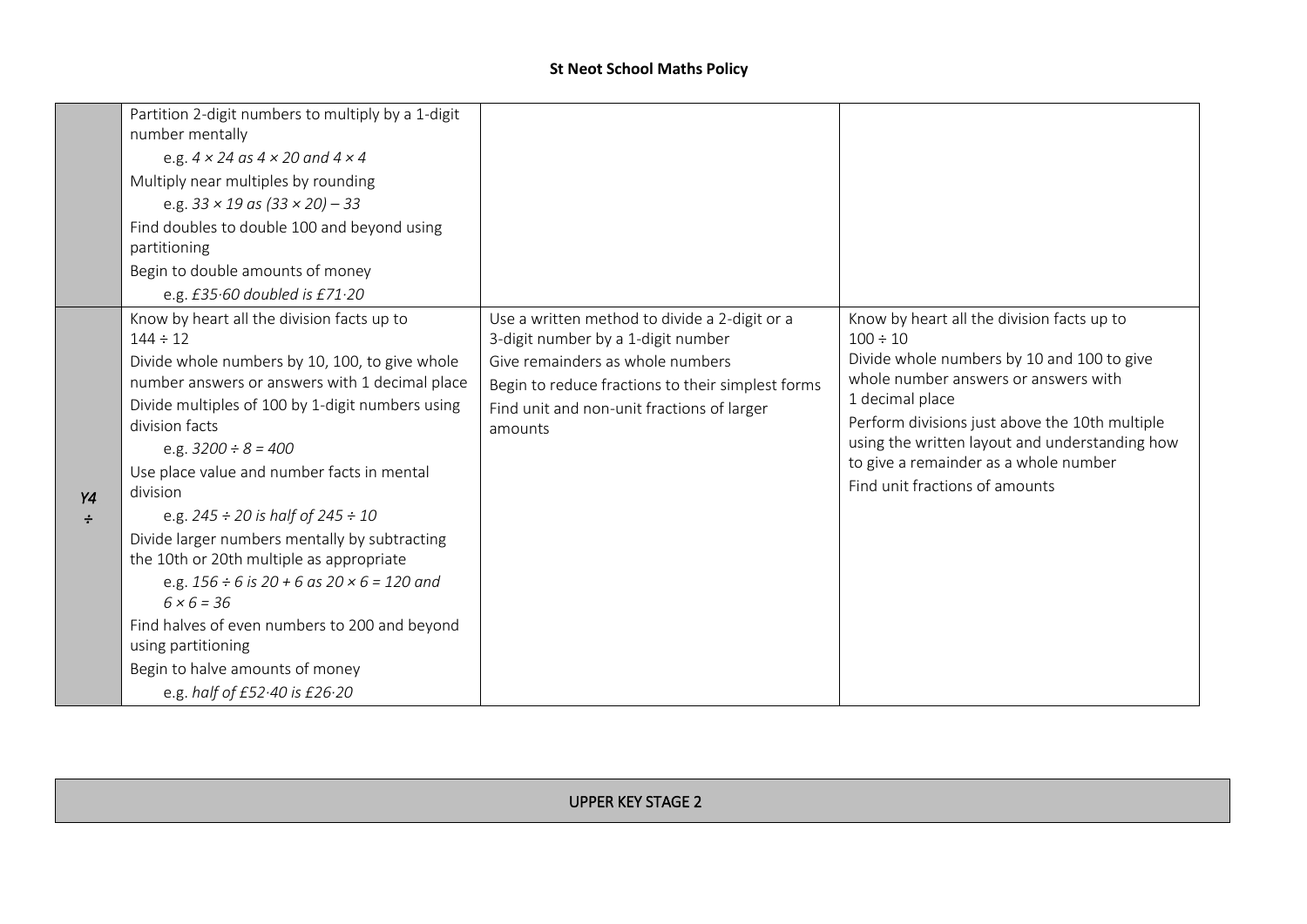|                                                                                                                                                                                                                                                                                                                                                                                                                                                                        | Children move on from dealing mainly with whole numbers to performing arithmetic operations with both decimals and fractions.                                                                                                                                                                                                                                                                                                                                                                                                                                                                                                                                                                                     |           |                                                                                                                                                                                                                                                                                                                                                                                                                                           |                                                                                      |                                                                                                                                                                                                                                                                                       |
|------------------------------------------------------------------------------------------------------------------------------------------------------------------------------------------------------------------------------------------------------------------------------------------------------------------------------------------------------------------------------------------------------------------------------------------------------------------------|-------------------------------------------------------------------------------------------------------------------------------------------------------------------------------------------------------------------------------------------------------------------------------------------------------------------------------------------------------------------------------------------------------------------------------------------------------------------------------------------------------------------------------------------------------------------------------------------------------------------------------------------------------------------------------------------------------------------|-----------|-------------------------------------------------------------------------------------------------------------------------------------------------------------------------------------------------------------------------------------------------------------------------------------------------------------------------------------------------------------------------------------------------------------------------------------------|--------------------------------------------------------------------------------------|---------------------------------------------------------------------------------------------------------------------------------------------------------------------------------------------------------------------------------------------------------------------------------------|
| Addition and subtraction: Children will consolidate their use of<br>written procedures in adding and subtracting whole numbers<br>with up to 6 digits and also decimal numbers with up to 2 decimal<br>places. Mental strategies for adding and subtracting increasingly<br>large numbers will also be taught. These will draw upon children's<br>robust understanding of place value and knowledge of number<br>facts. Negative numbers will be added and subtracted. |                                                                                                                                                                                                                                                                                                                                                                                                                                                                                                                                                                                                                                                                                                                   |           | Multiplication and division: Efficient and flexible<br>strategies for mental multiplication and division are<br>taught and practised, so that children can perform<br>appropriate calculations even when the numbers are<br>large, such as 40 000 $\times$ 6 or 40 000 ÷ 8. In addition, it is<br>in Years 5 and 6 that children extend their knowledge<br>and confidence in using written algorithms for<br>multiplication and division. |                                                                                      | Fractions, decimals, percentages and<br>ratio: Fractions and decimals are also<br>added, subtracted, divided and<br>multiplied, within the bounds of<br>children's understanding of these more<br>complicated numbers. Children will also<br>calculate simple percentages and ratios. |
|                                                                                                                                                                                                                                                                                                                                                                                                                                                                        |                                                                                                                                                                                                                                                                                                                                                                                                                                                                                                                                                                                                                                                                                                                   |           | Year 5                                                                                                                                                                                                                                                                                                                                                                                                                                    |                                                                                      |                                                                                                                                                                                                                                                                                       |
|                                                                                                                                                                                                                                                                                                                                                                                                                                                                        | Mental calculation                                                                                                                                                                                                                                                                                                                                                                                                                                                                                                                                                                                                                                                                                                |           | Written calculation                                                                                                                                                                                                                                                                                                                                                                                                                       |                                                                                      | Default for ALL children                                                                                                                                                                                                                                                              |
| Y5<br>$\div$                                                                                                                                                                                                                                                                                                                                                                                                                                                           | Know number bonds to 1 and to the next whole<br>number<br>Add to the next 10 from a decimal number<br>e.g. $13.6 + 6.4 = 20$<br>Add numbers with 2 significant digits only, using<br>mental strategies<br>e.g. $3.4 + 4.8$<br>e.g. $23000 + 47000$<br>Add 1- or 2-digit multiples of 10, 100, 1000,<br>10 000 and 100 000<br>e.g. $8000 + 7000$<br>e.g. $600000 + 700000$<br>Add near multiples of 10, 100, 1000, 10 000 and<br>100 000 to other numbers<br>e.g. 82 472 + 30 004<br>Add decimal numbers which are near multiples of<br>1 or 10, including money<br>e.g. $6.34 + 1.99$<br>e.g. $£34.59 + £19.95$<br>Use place value and number facts to add two or<br>more 'friendly' numbers, including money and | situation | Use column addition to add two or three whole<br>numbers with up to 5 digits<br>Use column addition to add any pair of 2-place<br>decimal numbers, including amounts of money<br>Begin to add related fractions using equivalences<br>e.g. $\frac{1}{2} + \frac{1}{6} = \frac{3}{6} + \frac{1}{6}$<br>Choose the most efficient method in any given                                                                                       | e.g. $3.4 + 5.8$<br>bonds to 100<br>value and number facts<br>4- and 5-digit numbers | Add numbers with only 2 digits which are not zeros<br>Derive swiftly and without any difficulty number<br>Add 'friendly' large numbers using knowledge of place<br>Use expanded column addition to add pairs of                                                                       |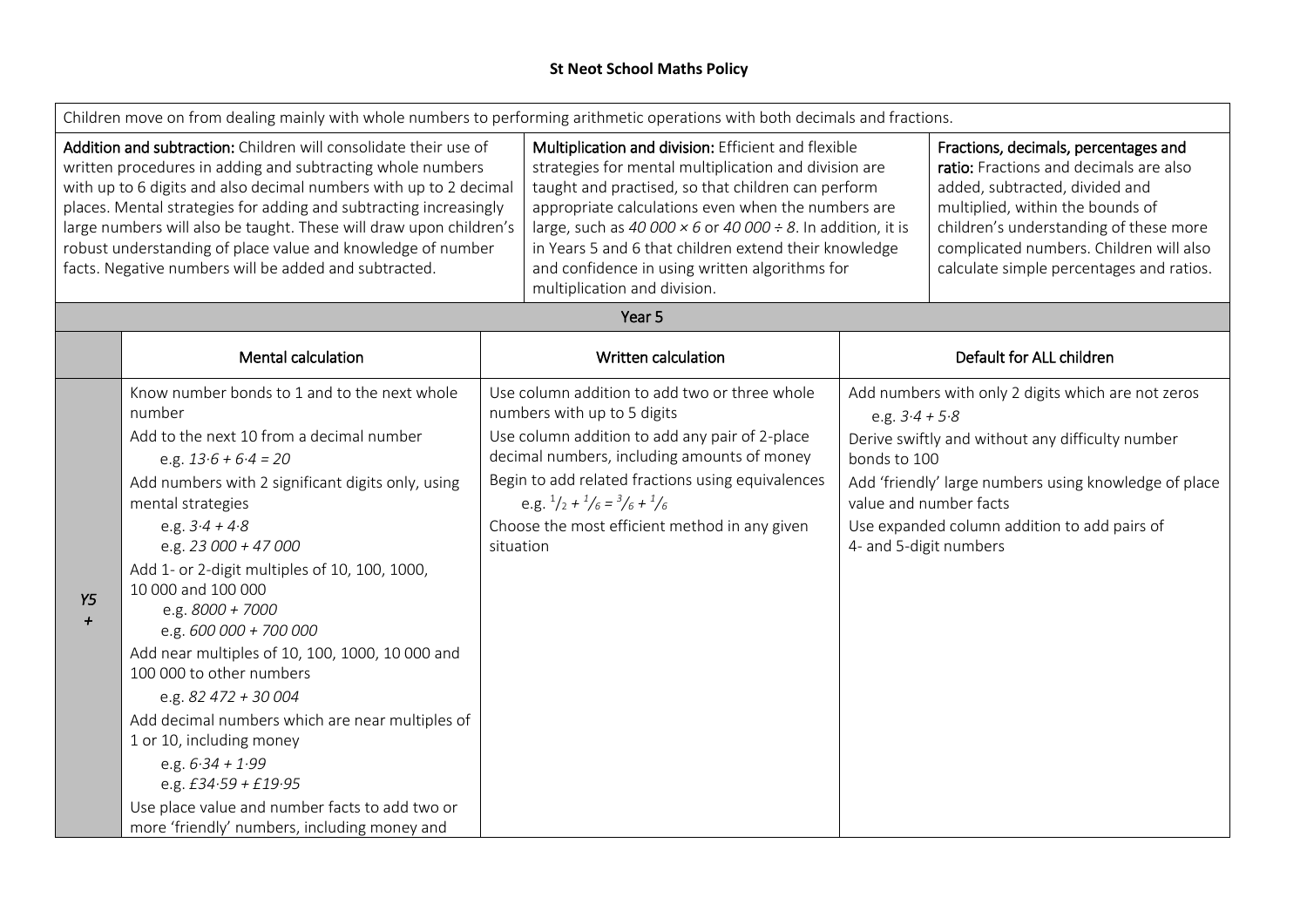|                                 | decimals<br>e.g. $3 + 8 + 6 + 4 + 7$<br>e.g. $0.6 + 0.7 + 0.4$                                                                                                                                                                                                                                                                                                                                                                                                                                                                                                                                                                                                                                                                                                                                                          |                                                                                                                                                                                                                                                                                                                                                                                                                                                                                                                |                                                                                                                                                                                                                                  |
|---------------------------------|-------------------------------------------------------------------------------------------------------------------------------------------------------------------------------------------------------------------------------------------------------------------------------------------------------------------------------------------------------------------------------------------------------------------------------------------------------------------------------------------------------------------------------------------------------------------------------------------------------------------------------------------------------------------------------------------------------------------------------------------------------------------------------------------------------------------------|----------------------------------------------------------------------------------------------------------------------------------------------------------------------------------------------------------------------------------------------------------------------------------------------------------------------------------------------------------------------------------------------------------------------------------------------------------------------------------------------------------------|----------------------------------------------------------------------------------------------------------------------------------------------------------------------------------------------------------------------------------|
|                                 | e.g. $2056 + 44$                                                                                                                                                                                                                                                                                                                                                                                                                                                                                                                                                                                                                                                                                                                                                                                                        |                                                                                                                                                                                                                                                                                                                                                                                                                                                                                                                |                                                                                                                                                                                                                                  |
| Y5                              | Subtract numbers with 2 significant digits only,<br>using mental strategies<br>e.g. $6.2 - 4.5$<br>e.g. $72000 - 47000$<br>Subtract 1- or 2-digit multiples of 10, 100, 1000,<br>10 000 and 100 000<br>e.g. $8000 - 3000$<br>e.g. $60000 - 200000$<br>Subtract 1- or 2-digit near multiples of 10, 100,<br>1000, 10 000 and 100 000 from other numbers<br>e.g. $82\,472 - 30\,004$<br>Subtract decimal numbers which are near<br>multiples of 1 or 10, including money<br>e.g. $6.34 - 1.99$<br>e.g. $£34.59 - £19.95$<br>Use counting up subtraction, with knowledge of<br>number bonds to 10, 100 or £1, as a strategy to<br>perform mental subtraction<br>e.g. $£10 - £3.45$<br>e.g. $1000 - 782$<br>Recognise fraction complements to 1 and to the<br>next whole number<br>e.g. $1^2/\frac{5}{5} + \frac{3}{5} = 2$ | Use compact or expanded column subtraction to<br>subtract numbers with up to 5 digits<br>Use complementary addition for subtractions<br>where the larger number is a multiple or near<br>multiple of 1000<br>Use complementary addition for subtractions of<br>decimal numbers with up to 2 places, including<br>amounts of money<br>Begin to subtract related fractions using<br>equivalences<br>e.g. $\frac{1}{2} - \frac{1}{6} = \frac{2}{6}$<br>Choose the most efficient method in any given<br>situation | Derive swiftly and without difficulty number bonds to<br>100<br>Use counting up with confidence to solve most<br>subtractions, including finding complements to<br>multiples of 1000<br>e.g. $3000 - 2387$                       |
| Y5<br>$\boldsymbol{\mathsf{x}}$ | Know by heart all the multiplication facts up to<br>$12 \times 12$<br>Multiply whole numbers and 1- and 2-place<br>decimals by 10, 100, 1000, 10 000<br>Use knowledge of factors and multiples in<br>multiplication                                                                                                                                                                                                                                                                                                                                                                                                                                                                                                                                                                                                     | Use short multiplication to multiply a 1-digit<br>number by a number with up to 4 digits<br>Use long multiplication to multiply 3-digit and<br>4-digit numbers by a number between 11 and 20<br>Choose the most efficient method in any given<br>situation                                                                                                                                                                                                                                                     | Know multiplication tables to $11 \times 11$<br>Multiply whole numbers and 1-place decimals by 10,<br>100 and 1000<br>Use knowledge of factors as aids to mental<br>multiplication<br>e.g. $13 \times 6$ is double $13 \times 3$ |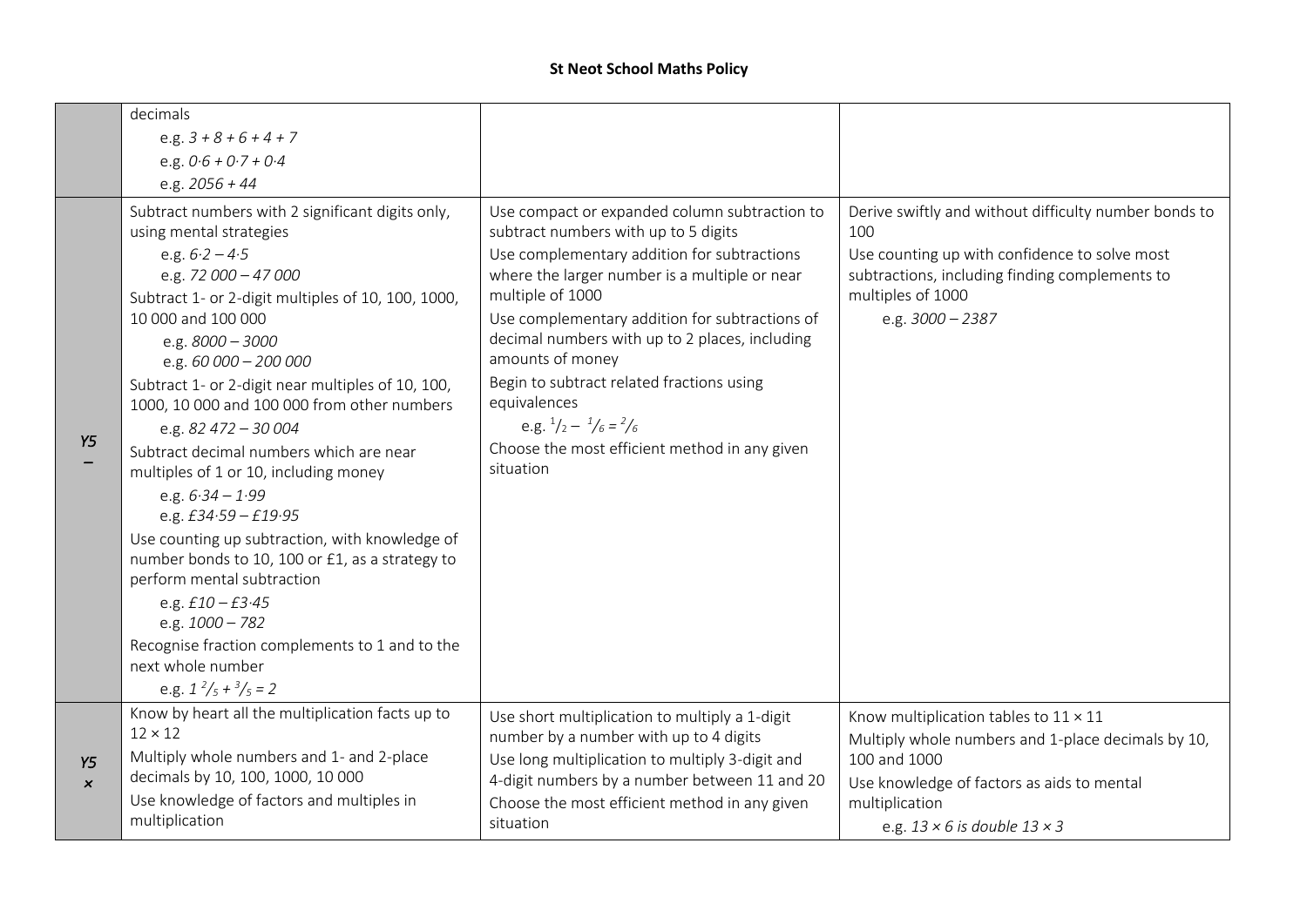|              | e.g. $43 \times 6$ is double $43 \times 3$                                                                                                                                                                                                                                                                                                                                                                                                    | Find simple percentages of amounts                                                                                                                                                                                                                                                                                  | e.g. $23 \times 5$ is $\frac{1}{2}$ of $23 \times 10$                                                                                                                                                                                                                                                                                  |
|--------------|-----------------------------------------------------------------------------------------------------------------------------------------------------------------------------------------------------------------------------------------------------------------------------------------------------------------------------------------------------------------------------------------------------------------------------------------------|---------------------------------------------------------------------------------------------------------------------------------------------------------------------------------------------------------------------------------------------------------------------------------------------------------------------|----------------------------------------------------------------------------------------------------------------------------------------------------------------------------------------------------------------------------------------------------------------------------------------------------------------------------------------|
|              | e.g. $28 \times 50$ is $\frac{1}{2}$ of $28 \times 100 = 1400$                                                                                                                                                                                                                                                                                                                                                                                | e.g. 10%, 5%, 20%, 15% and 50%                                                                                                                                                                                                                                                                                      | Use the grid method to multiply numbers with up to 4                                                                                                                                                                                                                                                                                   |
|              | Use knowledge of place value and rounding in                                                                                                                                                                                                                                                                                                                                                                                                  | Begin to multiply fractions and mixed numbers by                                                                                                                                                                                                                                                                    | digits by 1-digit numbers                                                                                                                                                                                                                                                                                                              |
|              | mental multiplication                                                                                                                                                                                                                                                                                                                                                                                                                         | whole numbers $\leq 10$                                                                                                                                                                                                                                                                                             | Use the grid method to multiply 2-digit numbers by 2-                                                                                                                                                                                                                                                                                  |
|              | e.g. $67 \times 199$ as $67 \times 200 - 67$                                                                                                                                                                                                                                                                                                                                                                                                  | e.g. $4 \times \frac{2}{3} = \frac{8}{3} = \frac{2}{3}$                                                                                                                                                                                                                                                             | digit numbers                                                                                                                                                                                                                                                                                                                          |
|              | Use doubling and halving as a strategy in mental<br>multiplication                                                                                                                                                                                                                                                                                                                                                                            |                                                                                                                                                                                                                                                                                                                     |                                                                                                                                                                                                                                                                                                                                        |
|              | e.g. $58 \times 5$ is half of $58 \times 10$                                                                                                                                                                                                                                                                                                                                                                                                  |                                                                                                                                                                                                                                                                                                                     |                                                                                                                                                                                                                                                                                                                                        |
|              | e.g. $34 \times 4$ is 34 doubled twice                                                                                                                                                                                                                                                                                                                                                                                                        |                                                                                                                                                                                                                                                                                                                     |                                                                                                                                                                                                                                                                                                                                        |
|              | Partition 2-digit numbers, including decimals, to<br>multiply by a 1-digit number mentally                                                                                                                                                                                                                                                                                                                                                    |                                                                                                                                                                                                                                                                                                                     |                                                                                                                                                                                                                                                                                                                                        |
|              | e.g. $6 \times 27$ as $6 \times 20$ (120) plus $6 \times 7$ (42)                                                                                                                                                                                                                                                                                                                                                                              |                                                                                                                                                                                                                                                                                                                     |                                                                                                                                                                                                                                                                                                                                        |
|              | e.g. $6.3 \times 7$ as $6 \times 7$ (42) plus $0.3 \times 7$ (2.1)                                                                                                                                                                                                                                                                                                                                                                            |                                                                                                                                                                                                                                                                                                                     |                                                                                                                                                                                                                                                                                                                                        |
|              | Double amounts of money by partitioning                                                                                                                                                                                                                                                                                                                                                                                                       |                                                                                                                                                                                                                                                                                                                     |                                                                                                                                                                                                                                                                                                                                        |
|              | e.g. £37.45 doubled is £37 doubled (£74) plus                                                                                                                                                                                                                                                                                                                                                                                                 |                                                                                                                                                                                                                                                                                                                     |                                                                                                                                                                                                                                                                                                                                        |
|              | 45p doubled (90p) giving a total of £74.90                                                                                                                                                                                                                                                                                                                                                                                                    |                                                                                                                                                                                                                                                                                                                     |                                                                                                                                                                                                                                                                                                                                        |
| Y5<br>$\div$ | Know by heart all the division facts up to<br>$144 \div 12$<br>Divide whole numbers by 10, 100, 1000, 10 000<br>to give whole number answers or answers with<br>1, 2 or 3 decimal places<br>Use doubling and halving as mental division<br>strategies<br>e.g. $34 \div 5$ is $(34 \div 10) \times 2$<br>Use knowledge of multiples and factors, as well<br>as tests for divisibility, in mental division<br>e.g. $246 \div 6$ is $123 \div 3$ | Use short division to divide a number with up to<br>4 digits by a number $\leq 12$<br>Give remainders as whole numbers or as<br>fractions<br>Find non-unit fractions of large amounts<br>Turn improper fractions into mixed numbers and<br>vice versa<br>Choose the most efficient method in any given<br>situation | Know by heart division facts up to $121 \div 11$<br>Divide whole numbers by 10, 100 or 1000 to give<br>answers with up to 1 decimal place<br>Use doubling and halving as mental division strategies<br>Use an efficient written method to divide numbers ≤<br>1000 by 1-digit numbers<br>Find unit fractions of 2- and 3-digit numbers |
|              | e.g. We know that 525 divides by 25 and<br>by <sub>3</sub><br>Halve amounts of money by partitioning<br>e.g. $\frac{1}{2}$ of £75.40 = $\frac{1}{2}$ of £75 (£37.50) plus<br>half of 40p (20p) which is £37.70<br>Divide larger numbers mentally by subtracting                                                                                                                                                                               |                                                                                                                                                                                                                                                                                                                     |                                                                                                                                                                                                                                                                                                                                        |
|              |                                                                                                                                                                                                                                                                                                                                                                                                                                               |                                                                                                                                                                                                                                                                                                                     |                                                                                                                                                                                                                                                                                                                                        |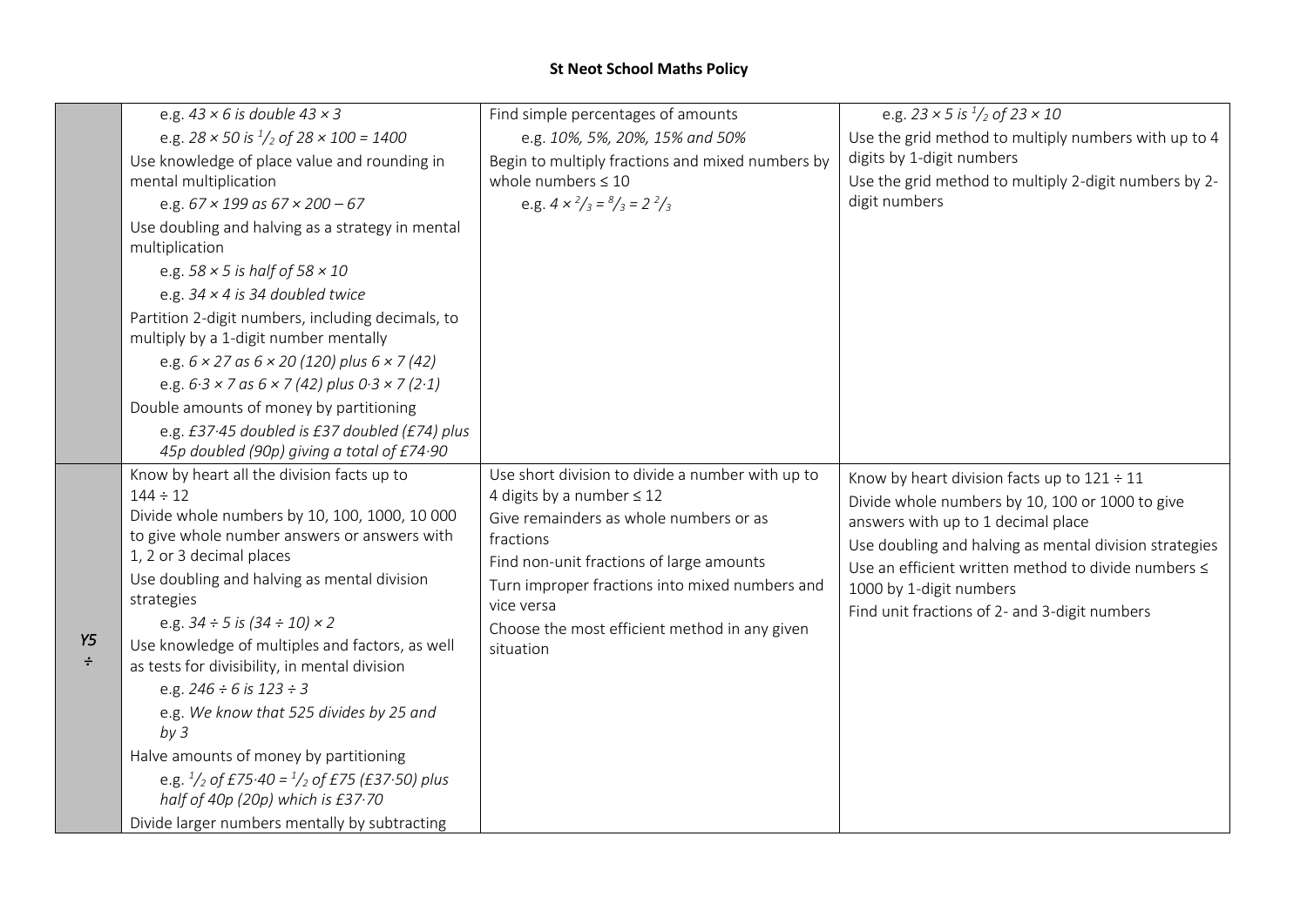|           | the 10th or 100th multiple as appropriate                                  |                                                      |                                                                                |
|-----------|----------------------------------------------------------------------------|------------------------------------------------------|--------------------------------------------------------------------------------|
|           | e.g. $96 \div 6$ is $10 + 6$ , as $10 \times 6 = 60$ and                   |                                                      |                                                                                |
|           | $6 \times 6 = 36$                                                          |                                                      |                                                                                |
|           | e.g. $312 \div 3$ is $100 + 4$ as $100 \times 3 = 300$ and                 |                                                      |                                                                                |
|           | $4 \times 3 = 12$                                                          |                                                      |                                                                                |
|           | Know tests for divisibility by 2, 3, 4, 5, 6, 9 and 25                     |                                                      |                                                                                |
|           | Know square numbers and cube numbers                                       |                                                      |                                                                                |
|           | Reduce fractions to their simplest form                                    |                                                      |                                                                                |
|           |                                                                            | Year <sub>6</sub>                                    |                                                                                |
|           | <b>Mental calculation</b>                                                  | Written calculation                                  | Default for ALL children                                                       |
|           | Know by heart number bonds to 100 and use<br>these to derive related facts | Use column addition to add numbers with up to 5      | Derive, swiftly and without difficulty, number bonds                           |
|           |                                                                            | digits<br>Use column addition to add decimal numbers | to 100                                                                         |
|           | e.g. $3.46 + 0.54$                                                         | with up to 3 decimal places                          | Use place value and number facts to add 'friendly'<br>large or decimal numbers |
|           | Derive, quickly and without difficulty, number<br>bonds to 1000            | Add mixed numbers and fractions with different       | e.g. $3.4 + 6.6$                                                               |
|           | Add small and large whole numbers where the                                | denominators                                         | e.g. 26 000 + 54 000                                                           |
|           | use of place value or number facts makes the                               |                                                      | Use column addition to add numbers with up to                                  |
|           | calculation do-able mentally                                               |                                                      | 4-digits                                                                       |
|           | e.g. 34 000 + 8000                                                         |                                                      | Use column addition to add pairs of 2-place decimal                            |
|           | Add multiples of powers of 10 and near multiples                           |                                                      | numbers                                                                        |
| Y6        | of the same                                                                |                                                      |                                                                                |
| $\ddot{}$ | e.g. $6345 + 199$                                                          |                                                      |                                                                                |
|           | Add negative numbers in a context such as                                  |                                                      |                                                                                |
|           | temperature where the numbers make sense                                   |                                                      |                                                                                |
|           | Add two 1-place decimal numbers or two                                     |                                                      |                                                                                |
|           | 2-place decimal numbers less than 1                                        |                                                      |                                                                                |
|           | e.g. $4.5 + 6.3$<br>e.g. $0.74 + 0.33$                                     |                                                      |                                                                                |
|           | Add positive numbers to negative numbers                                   |                                                      |                                                                                |
|           | e.g. Calculate a rise in temperature or                                    |                                                      |                                                                                |
|           | continue a sequence beginning with a                                       |                                                      |                                                                                |
|           | negative number                                                            |                                                      |                                                                                |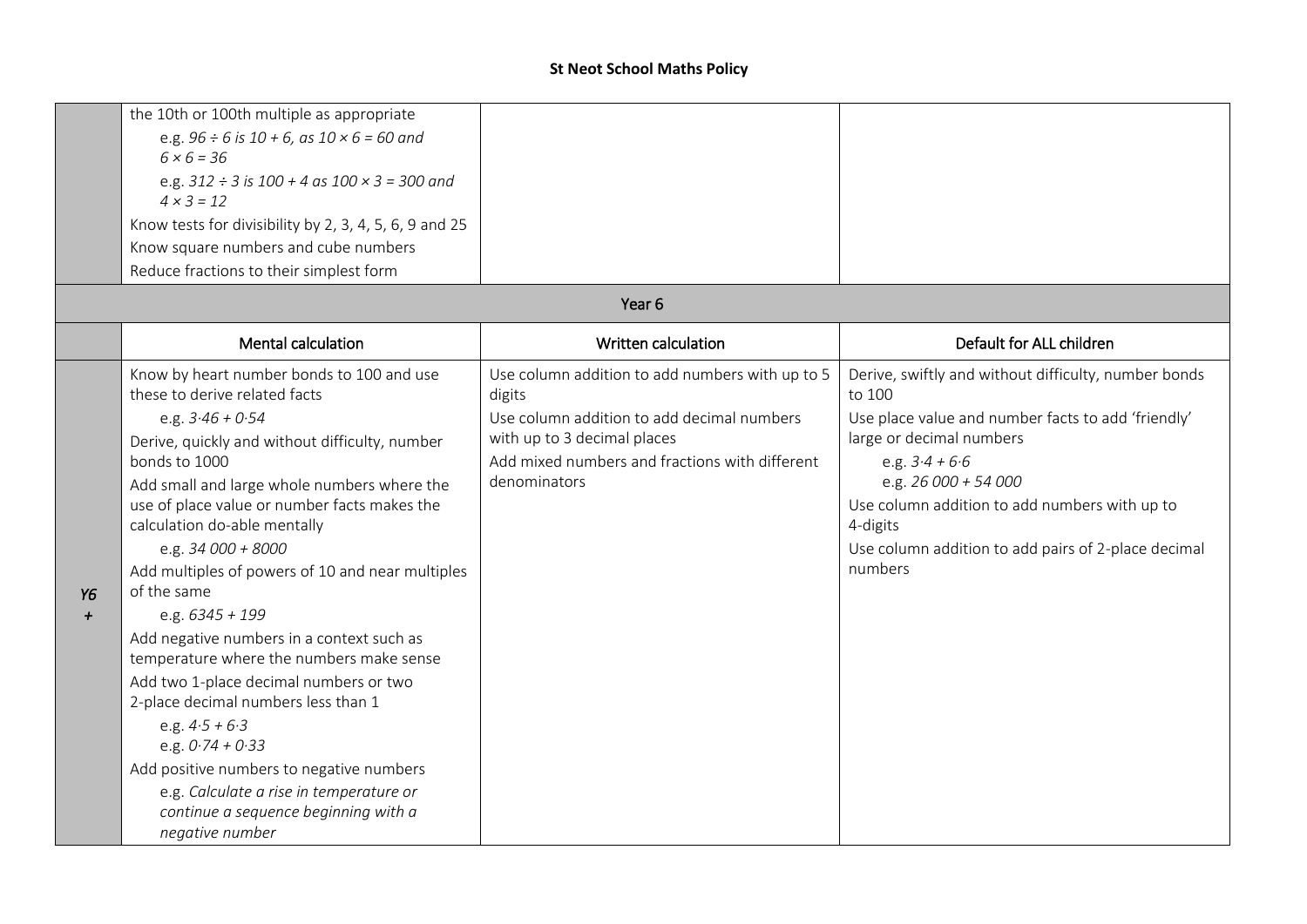| Y6                              | Use number bonds to 100 to perform mental<br>subtraction of any pair of integers by<br>complementary addition<br>e.g. $1000 - 654$ as $46 + 300$ in our heads<br>Use number bonds to 1 and 10 to perform<br>mental subtraction of any pair of 1-place or<br>2-place decimal numbers using complementary<br>addition and including money<br>e.g. $10 - 3.65$ as $0.35 + 6$<br>e.g. $£50 - £34.29$ as $71p + £15$<br>Use number facts and place value to perform<br>mental subtraction of large numbers or decimal<br>numbers with up to 2 places<br>e.g. 467 900 - 3005<br>e.g. $4.63 - 1.02$<br>Subtract multiples of powers of 10 and near<br>multiples of the same<br>Subtract negative numbers in a context such as<br>temperature where the numbers make sense | Use column subtraction to subtract numbers with<br>up to 6 digits<br>Use complementary addition for subtractions<br>where the larger number is a multiple or near<br>multiple of 1000 or 10 000<br>Use complementary addition for subtractions of<br>decimal numbers with up to 3 places, including<br>money<br>Subtract mixed numbers and fractions with<br>different denominators                                                                                                               | Use number bonds to 100 to perform mental<br>subtraction of numbers up to 1000 by complementary<br>addition<br>e.g. $1000 - 654$ as $46 + 300$ in our heads<br>Use complementary addition for subtraction of<br>integers up to 10 000<br>e.g. 2504 - 1878<br>Use complementary addition for subtractions of 1-<br>place decimal numbers and amounts of money<br>e.g. $£7.30 - £3.55$   |
|---------------------------------|--------------------------------------------------------------------------------------------------------------------------------------------------------------------------------------------------------------------------------------------------------------------------------------------------------------------------------------------------------------------------------------------------------------------------------------------------------------------------------------------------------------------------------------------------------------------------------------------------------------------------------------------------------------------------------------------------------------------------------------------------------------------|---------------------------------------------------------------------------------------------------------------------------------------------------------------------------------------------------------------------------------------------------------------------------------------------------------------------------------------------------------------------------------------------------------------------------------------------------------------------------------------------------|----------------------------------------------------------------------------------------------------------------------------------------------------------------------------------------------------------------------------------------------------------------------------------------------------------------------------------------------------------------------------------------|
| Υ6<br>$\boldsymbol{\mathsf{x}}$ | Know by heart all the multiplication facts up to<br>$12 \times 12$<br>Multiply whole numbers and decimals with up to<br>3 places by 10, 100 or 1000<br>e.g. $234 \times 1000 = 234000$<br>e.g. $0.23 \times 1000 = 230$<br>Identify common factors, common multiples and<br>prime numbers and use factors in mental<br>multiplication<br>e.g. $326 \times 6$ is $652 \times 3$ which is 1956<br>Use place value and number facts in mental<br>multiplication<br>e.g. $4000 \times 6 = 24000$<br>e.g. $0.03 \times 6 = 0.18$<br>Use doubling and halving as mental multiplication                                                                                                                                                                                   | Use short multiplication to multiply a 1-digit<br>number by a number with up to 4 digits<br>Use long multiplication to multiply a 2-digit<br>number by a number with up to 4 digits<br>Use short multiplication to multiply a 1-digit<br>number by a number with 1 or 2 decimal places,<br>including amounts of money<br>Multiply fractions and mixed numbers by whole<br>numbers<br>Multiply fractions by proper fractions<br>Use percentages for comparison and calculate<br>simple percentages | Know by heart all the multiplication facts up to<br>$12 \times 12$<br>Multiply whole numbers and 1- and 2-place decimals<br>by 10, 100 and 1000<br>Use an efficient written method to multiply a<br>1-digit or a teen number by a number with up to 4<br>digits by partitioning (grid method)<br>Multiply a 1-place decimal number up to 10 by a<br>number ≤ 100 using the grid method |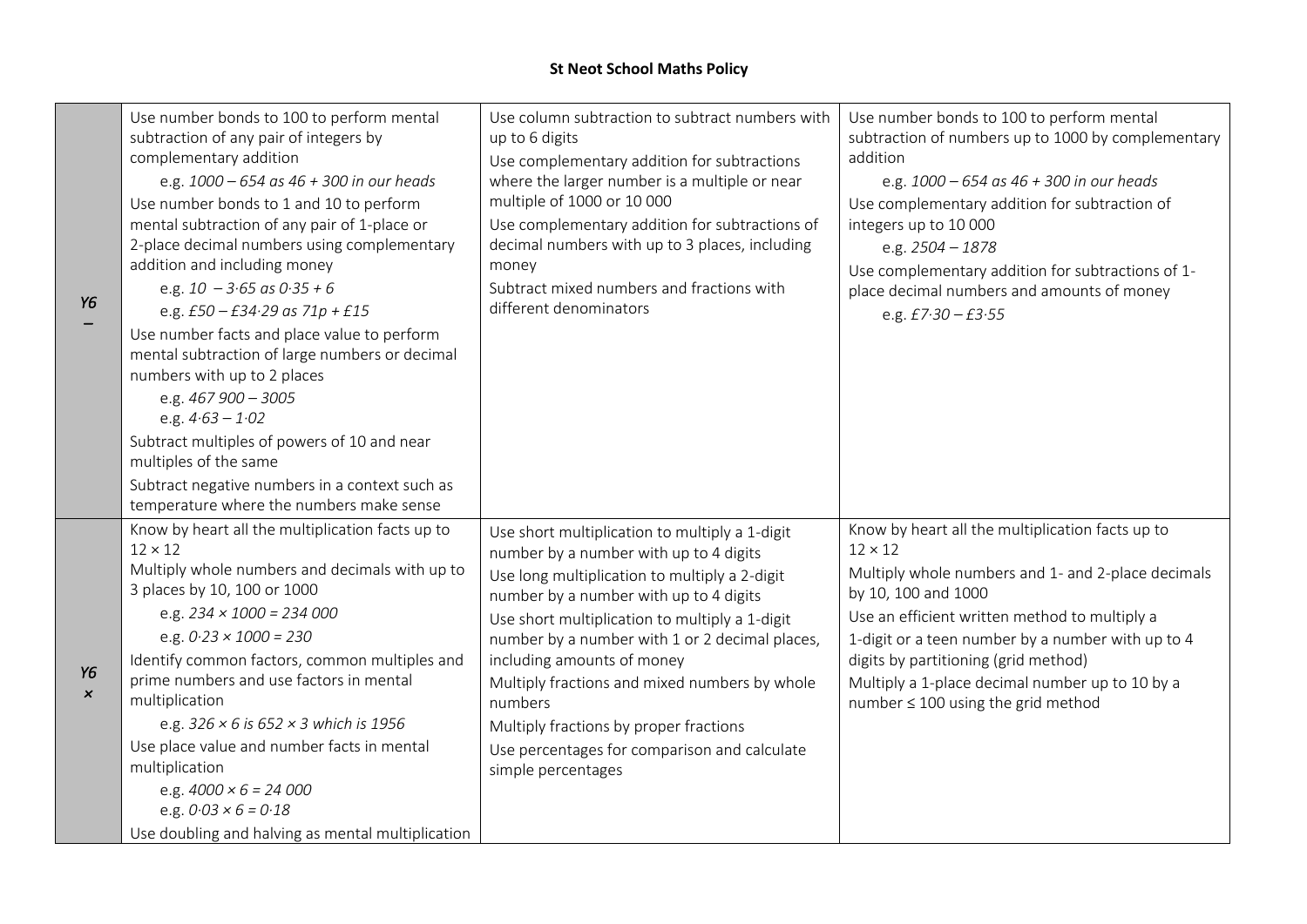|              | e.g. $28 \times 25$ is a quarter of $28 \times 100 = 700$<br>Use rounding in mental multiplication<br>e.g. $34 \times 19$ as $(34 \times 20) - 34$<br>Multiply 1- and 2-place decimals by numbers up<br>to and including 10 using place value and<br>partitioning<br>e.g. $3.6 \times 4$ is $12 + 2.4$<br>e.g. $2.53 \times 3$ is $6 + 1.5 + 0.09$<br>Double decimal numbers with up to 2 places<br>using partitioning<br>e.g. 36.73 doubled is double 36 (72) plus<br>double 0.73 (1.46)<br>Know by heart all the division facts up to<br>$144 \div 12$                                                                                                        | Use short division to divide a number with up to<br>4 digits by a 1-digit or a 2-digit number                                                                                                                                                                                                                       | Know by heart all the division facts up to<br>$144 \div 12$                                                                                                                                                                                                                                                                                                                                                                                                                                          |
|--------------|-----------------------------------------------------------------------------------------------------------------------------------------------------------------------------------------------------------------------------------------------------------------------------------------------------------------------------------------------------------------------------------------------------------------------------------------------------------------------------------------------------------------------------------------------------------------------------------------------------------------------------------------------------------------|---------------------------------------------------------------------------------------------------------------------------------------------------------------------------------------------------------------------------------------------------------------------------------------------------------------------|------------------------------------------------------------------------------------------------------------------------------------------------------------------------------------------------------------------------------------------------------------------------------------------------------------------------------------------------------------------------------------------------------------------------------------------------------------------------------------------------------|
| Υ6<br>$\div$ | Divide whole numbers by powers of 10 to give<br>whole number answers or answers with up to<br>3 decimal places<br>Identify common factors, common multiples and<br>primes numbers and use factors in mental<br>division<br>e.g. $438 \div 6$ is $219 \div 3$ which is 73<br>Use tests for divisibility to aid mental calculation<br>Use doubling and halving as mental division<br>strategies, for example to divide by 2, 4, 8, 5, 20<br>and 25<br>e.g. $628 \div 8$ is halved three times:<br>314, 157, 78.5<br>Divide 1- and 2-place decimals by numbers up to<br>and including 10 using place value<br>e.g. $2.4 \div 6 = 0.4$<br>e.g. $0.65 \div 5 = 0.13$ | Use long division to divide 3-digit and 4-digit<br>numbers by 'friendly' 2-digit numbers<br>Give remainders as whole numbers or as<br>fractions or as decimals<br>Divide a 1-place or a 2-place decimal number by a<br>number $\leq$ 12 using multiples of the divisors<br>Divide proper fractions by whole numbers | Divide whole numbers by 10, 100, 1000 to give whole<br>number answers or answers with up to<br>2 decimal places<br>Use an efficient written method, involving subtracting<br>powers of 10 times the divisor, to divide any number<br>of up to 1000 by a<br>number $\leq 12$<br>e.g. $836 \div 11$ as $836 - 770$ (70 $\times$ 11) leaving 66<br>which is $6 \times 11$ , giving the answer 76<br>Divide a 1-place decimal by a number $\leq 10$ using place<br>value and knowledge of division facts |